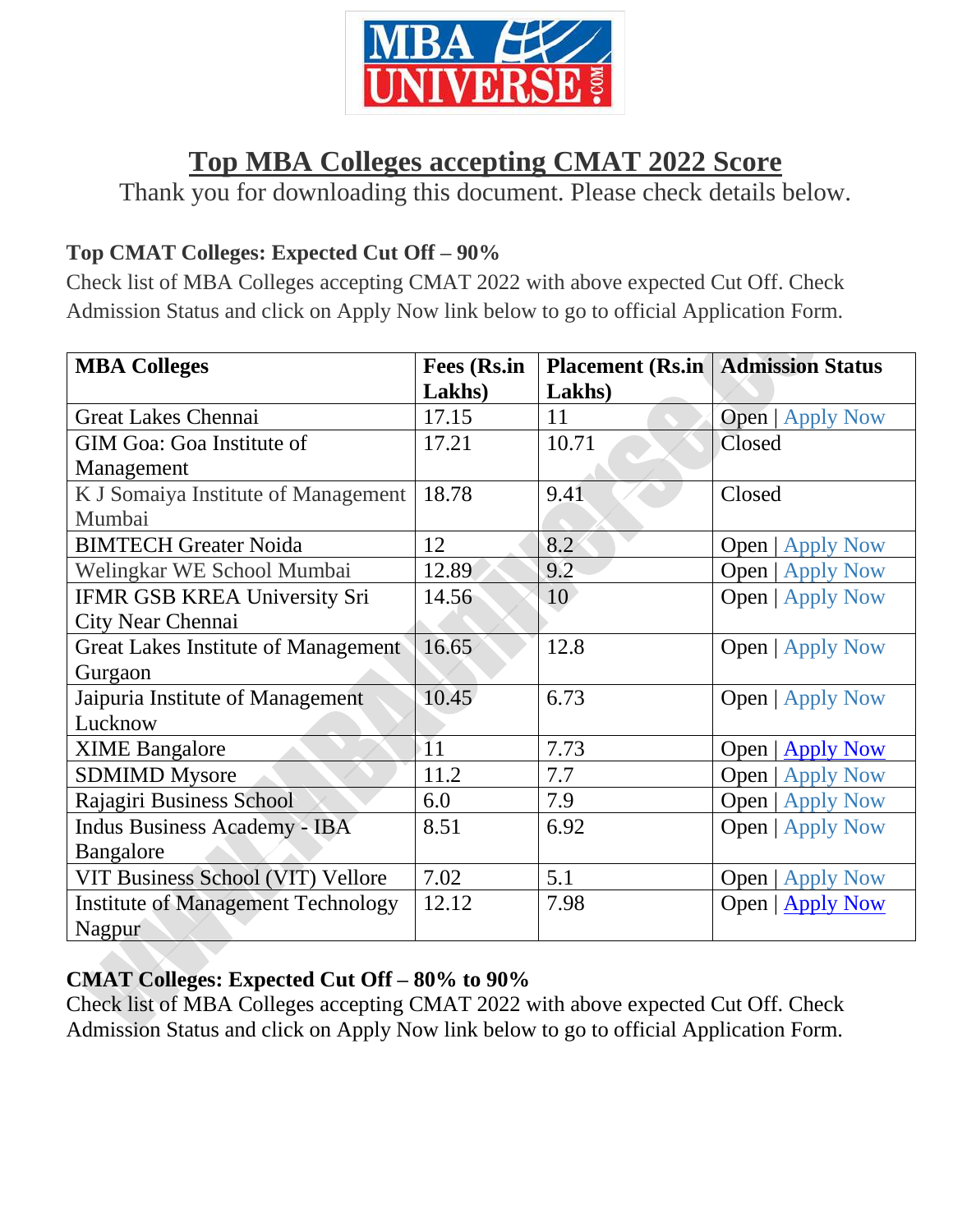

| <b>MBA Colleges</b>                                    | Fees (Rs.in<br>Lakhs) | <b>Placement (Rs.in   Admission Status</b><br>Lakhs) |                         |
|--------------------------------------------------------|-----------------------|------------------------------------------------------|-------------------------|
| KIIT School of Management - KSOM<br><b>Bhubaneswar</b> | 14.5                  | 6.87                                                 | Open $ $                |
| <b>NIA Pune: National Insurance</b><br>Academy         | 9.43                  | 10.3                                                 | <b>Open</b>   Apply Now |
| <b>ISBM</b> Pune                                       | 11.8                  | 8.8                                                  | <b>Open   Apply Now</b> |
| <b>Amrita School of Business</b><br>Coimbatore         | 12.6                  | 6.68                                                 | <b>Open   Apply Now</b> |
| SIES School of Business Studies,<br>Navi Mumbai        | 9                     | 7.28                                                 | <b>Open   Apply Now</b> |

# **CMAT Colleges: Expected Cut Off – 70% to 80%**

Check list of MBA Colleges accepting CMAT 2022 with above expected Cut Off. Check Admission Status and click on Apply Now link below to go to official Application Form.

| <b>MBA Colleges</b>                               |       | Cut<br><b>Admission Status</b> |  |
|---------------------------------------------------|-------|--------------------------------|--|
|                                                   | off   |                                |  |
| Institute of Management Technology, Hyderabad     | 70-80 | <b>Open</b>   Apply Now        |  |
| Jaipuria Institute of Management Noida            | 70-80 | <b>Open</b>   Apply Now        |  |
| Jaipuria Jaipur: Jaipuria Institute of Management | 70-80 | <b>Open</b>   Apply Now        |  |
| <b>Jindal Global Business School</b>              | 70-80 | <b>Open</b>   Apply Now        |  |
| NTPC School of Business - NSB Noida               | 70-80 | <b>Open</b>   Apply Now        |  |
| <b>Praxis Business School</b>                     | 70-80 | <b>Open</b>   Apply Now        |  |
| <b>WE School Bangalore</b>                        | 70-80 | <b>Open</b>   Apply Now        |  |
| SRM University, Delhi-NCR                         | 70-80 | <b>Open</b>   Apply Now        |  |
| <b>Alliance School of Business Bangalore</b>      | 70-80 | <b>Open</b>   Apply Now        |  |
| <b>NDIM New Delhi</b>                             | 70-80 | <b>Open</b>   Apply Now        |  |
| <b>SME Shiv Nadar University Greater Noida</b>    | 70-80 | <b>Open</b>   Apply Now        |  |
| Birla Global University, Bhubaneswar              | 70-80 | <b>Open</b>   Apply Now        |  |
| Chetana's CIMR Mumbai                             | 70-80 | Open                           |  |
| <b>CIMP</b> Patna                                 | 70-80 | <b>Open</b>   Apply Now        |  |
| <b>EDII</b> Ahmedabad                             | 70-80 | Open                           |  |
| <b>IPE Hyderabad</b>                              | 70-80 | Open                           |  |
| <b>IIMS</b> Pune                                  | 70-80 | Open                           |  |
| <b>JIMS Rohini Delhi</b>                          | 70-80 | <b>Open</b>   Apply Now        |  |
| VJIM Hyderabad                                    | 70-80 | <b>Open</b>   Apply Now        |  |
| <b>JKBS</b> Business School Gurgaon               | 70-80 | Open   Apply Now               |  |